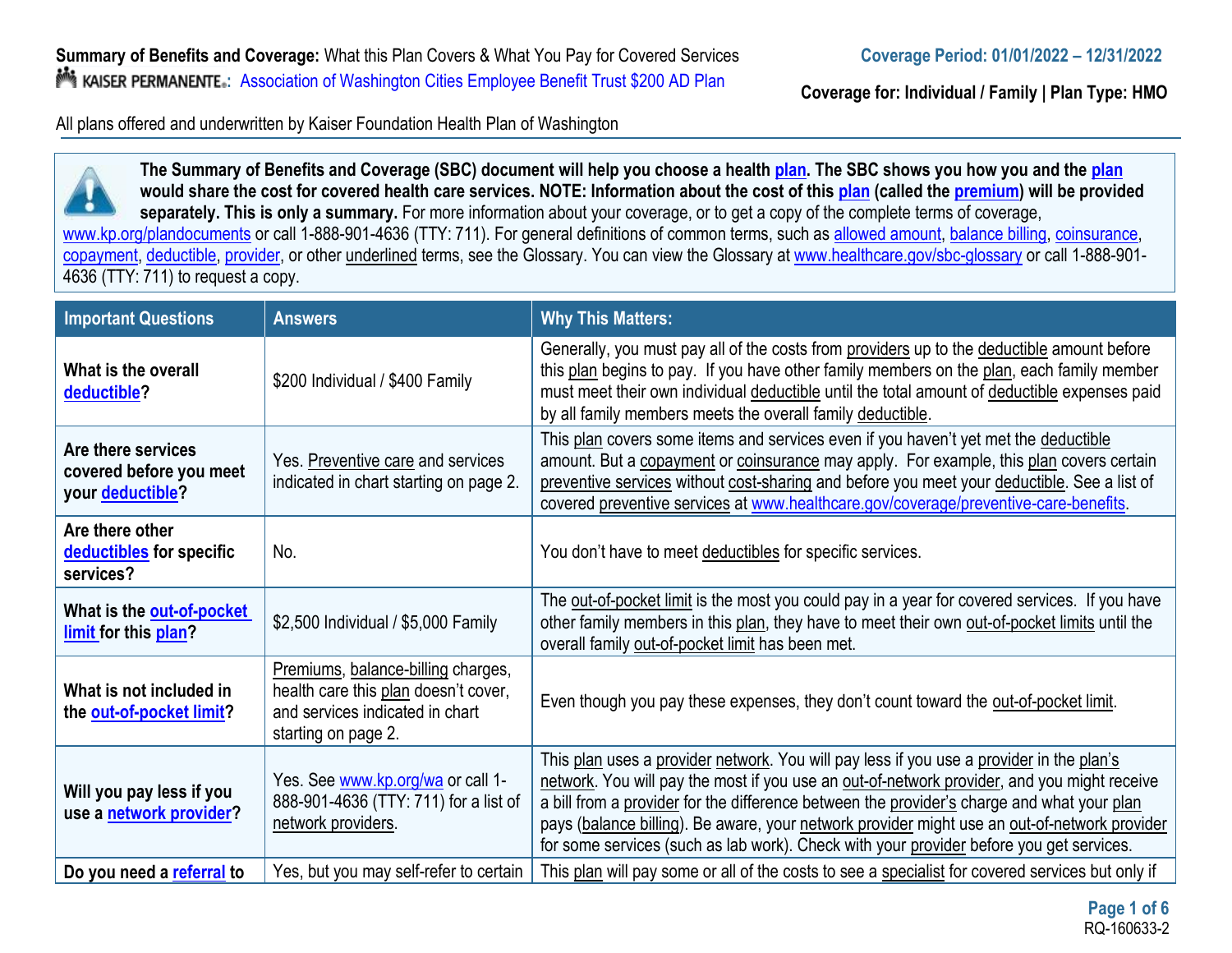| <b>Important Questions</b> | <b>Answers</b> | <b>Why This Matters:</b>                                |
|----------------------------|----------------|---------------------------------------------------------|
| see a specialist?          | specialists.   | $_1$ you have a referral before you see the specialist. |

All copayment [and co](https://www.healthcare.gov/sbc-glossary/#copayment)ins[urance](https://www.healthcare.gov/sbc-glossary/#coinsurance) costs shown in this chart are after your deductible [has be](https://www.healthcare.gov/sbc-glossary/#deductible)en met, if a deductible [applie](https://www.healthcare.gov/sbc-glossary/#deductible)s.  $\triangle$ 

| <b>Common Medical</b>                                                                       | <b>What You Will Pay</b>                            |                                                                                                      | <b>Limitations, Exceptions, &amp; Other Important</b>  |                                                                                                                                                                                      |  |
|---------------------------------------------------------------------------------------------|-----------------------------------------------------|------------------------------------------------------------------------------------------------------|--------------------------------------------------------|--------------------------------------------------------------------------------------------------------------------------------------------------------------------------------------|--|
| <b>Event</b>                                                                                | <b>Services You May Need</b>                        | <b>Network Provider</b><br>(You will pay the least)                                                  | <b>Non-Network Provider</b><br>(You will pay the most) | <b>Information</b>                                                                                                                                                                   |  |
|                                                                                             | Primary care visit to treat<br>an injury or illness | \$20 / visit, then 10%<br>coinsurance                                                                | Not covered                                            | Deductible and coinsurance do not apply to<br>any combination of first 4 outpatient visits /<br>year (preventive care does not count towards<br>visit limit).                        |  |
| If you visit a health<br>care provider's<br>office or clinic                                | <b>Specialist visit</b>                             | \$20 / visit, then 10%<br>coinsurance                                                                | Not covered                                            | None                                                                                                                                                                                 |  |
|                                                                                             | Preventive care/screening/<br>immunization          | No charge, deductible does<br>not apply.                                                             | Not covered                                            | You may have to pay for services that aren't<br>preventive. Ask your provider if the services<br>needed are preventive. Then check what<br>your plan will pay for.                   |  |
| If you have a test                                                                          | Diagnostic test (x-ray,<br>blood work)              | 10% coinsurance                                                                                      | Not covered                                            | No charge up to a \$500 allowance<br>(Diagnostic test & Imaging combined) / year.<br>After allowance coinsurance will apply.                                                         |  |
|                                                                                             | Imaging (CT/PET scans,<br>MRI <sub>s</sub> )        | 10% coinsurance                                                                                      | Not covered                                            | No charge up to a \$500 allowance<br>(Diagnostic test & Imaging combined) / year.<br>After allowance coinsurance will apply.<br>Preauthorization required or will not be<br>covered. |  |
| If you need drugs to<br>treat your illness or<br>condition                                  | Preferred generic drugs                             | \$10 (retail);<br>2x retail cost share (mail<br>order) / prescription,<br>deductible does not apply. | Not covered                                            | Up to a 90-day supply (retail / mail order).<br>Subject to formulary guidelines.                                                                                                     |  |
| More information<br>about prescription<br>drug coverage is<br>available at<br>www.kp.org/wa | Preferred brand drugs                               | \$20 (retail);<br>2x retail cost share (mail<br>order) / prescription,<br>deductible does not apply. | Not covered                                            | Up to a 90-day supply (retail / mail order).<br>Subject to formulary guidelines.                                                                                                     |  |
|                                                                                             | Non-preferred drugs                                 | \$40 (retail); 2x retail cost<br>share (mail order) /<br>prescription, deductible                    | Not covered                                            | Up to a 90-day supply (retail / mail order).<br>Subject to formulary guidelines.                                                                                                     |  |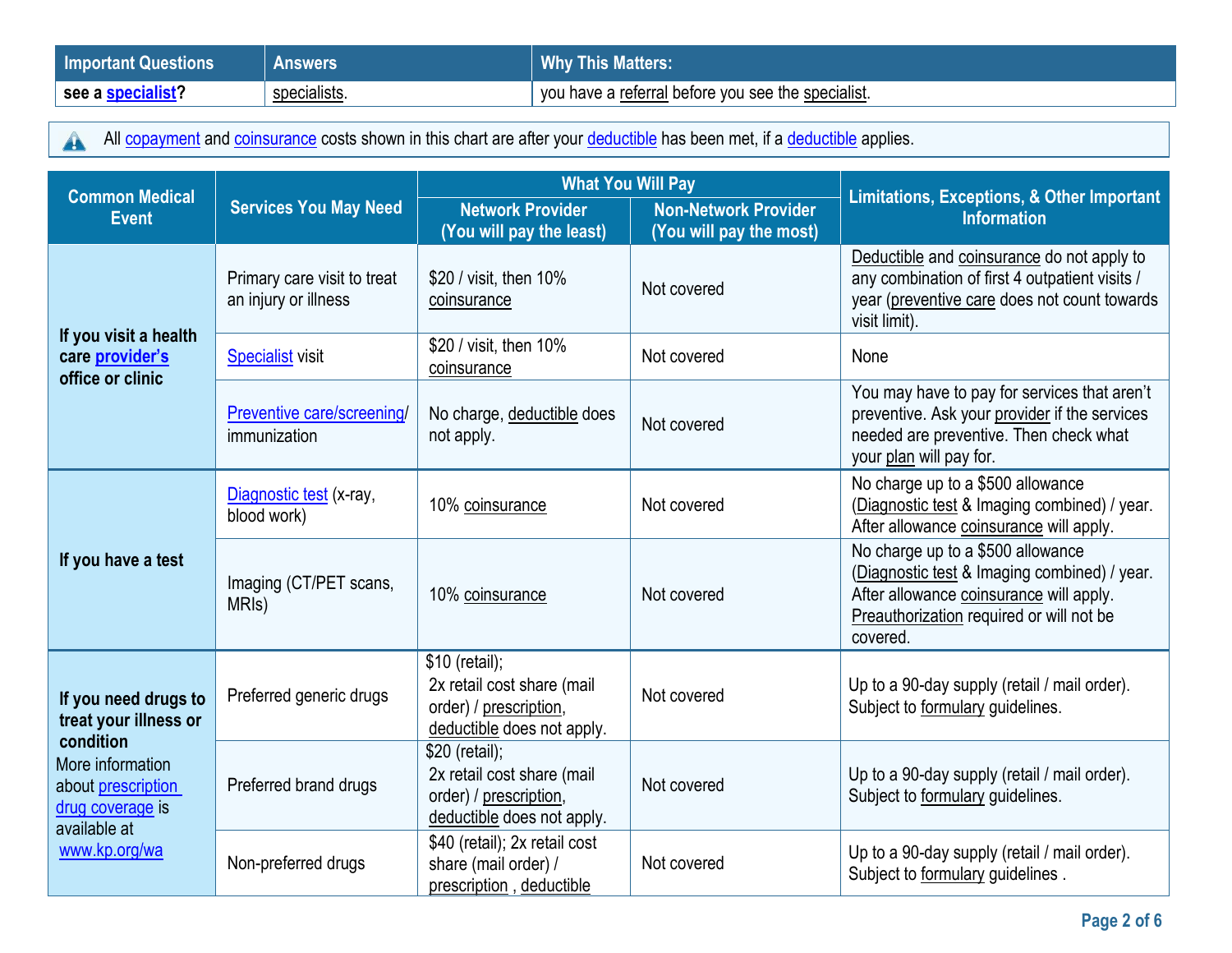| <b>Common Medical</b>                            |                                                      | <b>What You Will Pay</b>                                                                   |                                                        |                                                                                                                                                                                                                |  |
|--------------------------------------------------|------------------------------------------------------|--------------------------------------------------------------------------------------------|--------------------------------------------------------|----------------------------------------------------------------------------------------------------------------------------------------------------------------------------------------------------------------|--|
| <b>Event</b>                                     | <b>Services You May Need</b>                         | <b>Network Provider</b><br>(You will pay the least)                                        | <b>Non-Network Provider</b><br>(You will pay the most) | <b>Limitations, Exceptions, &amp; Other Important</b><br><b>Information</b>                                                                                                                                    |  |
|                                                  |                                                      | does not apply                                                                             |                                                        |                                                                                                                                                                                                                |  |
|                                                  | <b>Specialty drugs</b>                               | Applicable Preferred<br>generic, Preferred brand or<br>Non-Preferred cost shares<br>apply. | Not covered                                            | Up to a 30-day supply (retail). Subject to<br>formulary guidelines, when approved through<br>the exception process.                                                                                            |  |
| If you have<br>outpatient surgery                | Facility fee (e.g.,<br>ambulatory surgery<br>center) | \$20 / visit, then 10%<br>coinsurance                                                      | Not covered                                            | None                                                                                                                                                                                                           |  |
|                                                  | Physician/surgeon fees                               | 10% coinsurance                                                                            | Not covered                                            | None                                                                                                                                                                                                           |  |
| If you need<br>immediate medical                 | <b>Emergency room care</b>                           | \$75 / visit, then 10%<br>coinsurance                                                      | \$75 / visit, then 10%<br>coinsurance                  | You must notify Kaiser Permanente within 24<br>hours if admitted to a Non-network provider;<br>limited to initial emergency only. Copayment<br>waived if admitted directly to the hospital as<br>an inpatient. |  |
| attention                                        | <b>Emergency medical</b><br>transportation           | 20% coinsurance,<br>deductible does not apply.                                             | 20% coinsurance,<br>deductible does not apply.         | None                                                                                                                                                                                                           |  |
|                                                  | <b>Urgent care</b>                                   | \$20 / visit, then 10%<br>coinsurance                                                      | \$75 / visit, then 10%<br>coinsurance                  | Non-network providers covered when<br>temporarily outside the service area.                                                                                                                                    |  |
| If you have a                                    | Facility fee (e.g., hospital<br>room)                | 10% coinsurance                                                                            | Not covered                                            | Preauthorization required or will not be<br>covered.                                                                                                                                                           |  |
| hospital stay                                    | Physician/surgeon fees                               | 10% coinsurance                                                                            | Not covered                                            | Preauthorization required or will not be<br>covered.                                                                                                                                                           |  |
| If you need mental<br>health, behavioral         | Outpatient services                                  | \$20 / visit, then 10%<br>coinsurance                                                      | Not covered                                            | None                                                                                                                                                                                                           |  |
| health, or<br>substance abuse<br><b>services</b> | Inpatient services                                   | 10% coinsurance                                                                            | Not covered                                            | Preauthorization required or will not be<br>covered.                                                                                                                                                           |  |
| If you are pregnant                              | Office visits                                        | 10% coinsurance                                                                            | Not covered                                            | Cost sharing does not apply for preventive<br>services. Maternity care may include tests<br>and services described elsewhere in the SBC<br>(i.e. ultrasound).                                                  |  |
|                                                  | Childbirth/delivery<br>professional services         | 10% coinsurance                                                                            | Not covered                                            | You must notify Kaiser Permanente within 24<br>hours of admission, or as soon thereafter as<br>medically possible. Newborn services cost                                                                       |  |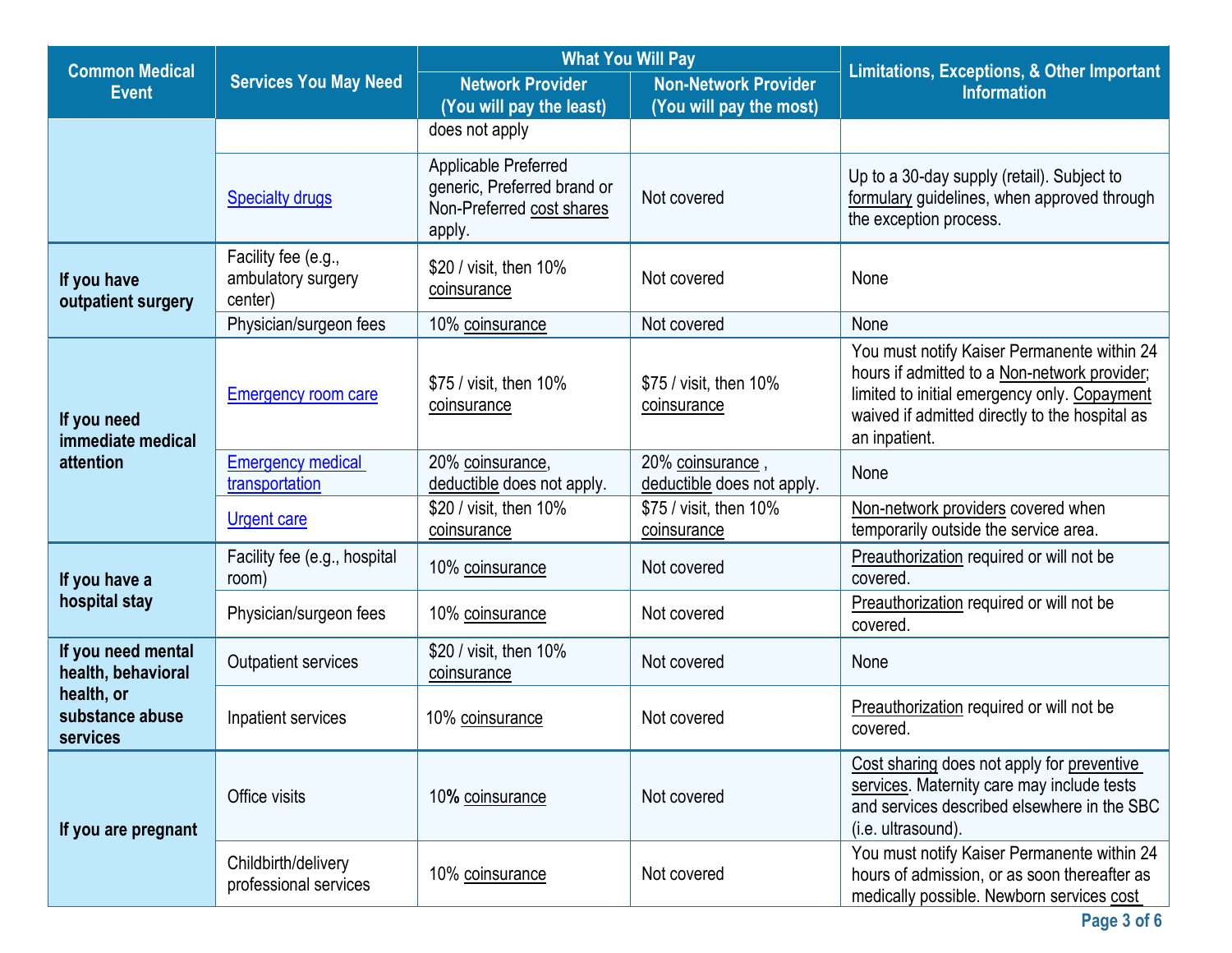| <b>Common Medical</b>                                          |                                                                     | <b>What You Will Pay</b>                                                        |                                                        |                                                                                                                                                                                          |  |
|----------------------------------------------------------------|---------------------------------------------------------------------|---------------------------------------------------------------------------------|--------------------------------------------------------|------------------------------------------------------------------------------------------------------------------------------------------------------------------------------------------|--|
| <b>Event</b>                                                   | <b>Services You May Need</b>                                        | <b>Network Provider</b><br>(You will pay the least)                             | <b>Non-Network Provider</b><br>(You will pay the most) | <b>Limitations, Exceptions, &amp; Other Important</b><br><b>Information</b>                                                                                                              |  |
|                                                                |                                                                     |                                                                                 |                                                        | shares are separate from that of the mother.                                                                                                                                             |  |
|                                                                | Childbirth/delivery facility<br>services                            | 10% coinsurance                                                                 | Not covered                                            | You must notify Kaiser Permanente within 24<br>hours of admission, or as soon thereafter as<br>medically possible. Newborn services cost<br>shares are separate from that of the mother. |  |
|                                                                | Home health care                                                    | No charge, deductible does<br>not apply.                                        | Not covered                                            | Preauthorization required or will not be<br>covered.                                                                                                                                     |  |
| If you need help<br>recovering or have<br>other special health | <b>Rehabilitation services</b>                                      | Outpatient: \$20 / visit, then<br>10% coinsurance<br>Inpatient: 10% coinsurance | Not covered                                            | <b>Combined with Habilitation services:</b><br>Outpatient: 60 visit limit / year. Inpatient: 60-<br>day limit / year, preauthorization required or<br>will not be covered.               |  |
|                                                                | <b>Habilitation services</b>                                        | Outpatient: \$20 / visit, then<br>10% coinsurance<br>Inpatient: 10% coinsurance | Not covered                                            | Combined with Rehabilitation services:<br>Outpatient: 60 visit limit / year. Inpatient: 60-<br>day limit / year, preauthorization required or<br>will not be covered.                    |  |
| needs                                                          | <b>Skilled nursing care</b>                                         | 10% coinsurance                                                                 | Not covered                                            | 60-day limit / year. Preauthorization required<br>or will not be covered.                                                                                                                |  |
|                                                                | <b>Durable medical</b><br>equipment                                 | No charge, deductible does<br>not apply.                                        | Not covered                                            | Subject to formulary guidelines.<br>Preauthorization required or will not be<br>covered.                                                                                                 |  |
|                                                                | No charge, deductible does<br><b>Hospice services</b><br>not apply. |                                                                                 | Not covered                                            | Preauthorization required or will not be<br>covered.                                                                                                                                     |  |
| If your child needs<br>dental or eye care                      | Children's eye exam                                                 | \$20 / visit for refractive<br>exam, deductible does not<br>apply.              | Not covered                                            | Limited to 1 exam / 12 months                                                                                                                                                            |  |
|                                                                | Children's glasses                                                  | Not covered                                                                     | Not covered                                            | None                                                                                                                                                                                     |  |
|                                                                | Children's dental check-up                                          | Not covered                                                                     | Not covered                                            | None                                                                                                                                                                                     |  |

# **Excluded Services & Other Covered Services:**

| Services Your Plan Generally Does NOT Cover (Check your policy or plan document for more information and a list of any other excluded services.) |  |                                                    |  |                      |
|--------------------------------------------------------------------------------------------------------------------------------------------------|--|----------------------------------------------------|--|----------------------|
| Bariatric surgery                                                                                                                                |  | Dental care (Adult and child)                      |  | Private-duty nursing |
| Children's glasses                                                                                                                               |  | Long-term care                                     |  | Routine foot care    |
| Cosmetic surgery                                                                                                                                 |  | Non-emergency care when traveling outside the U.S. |  | Weight loss programs |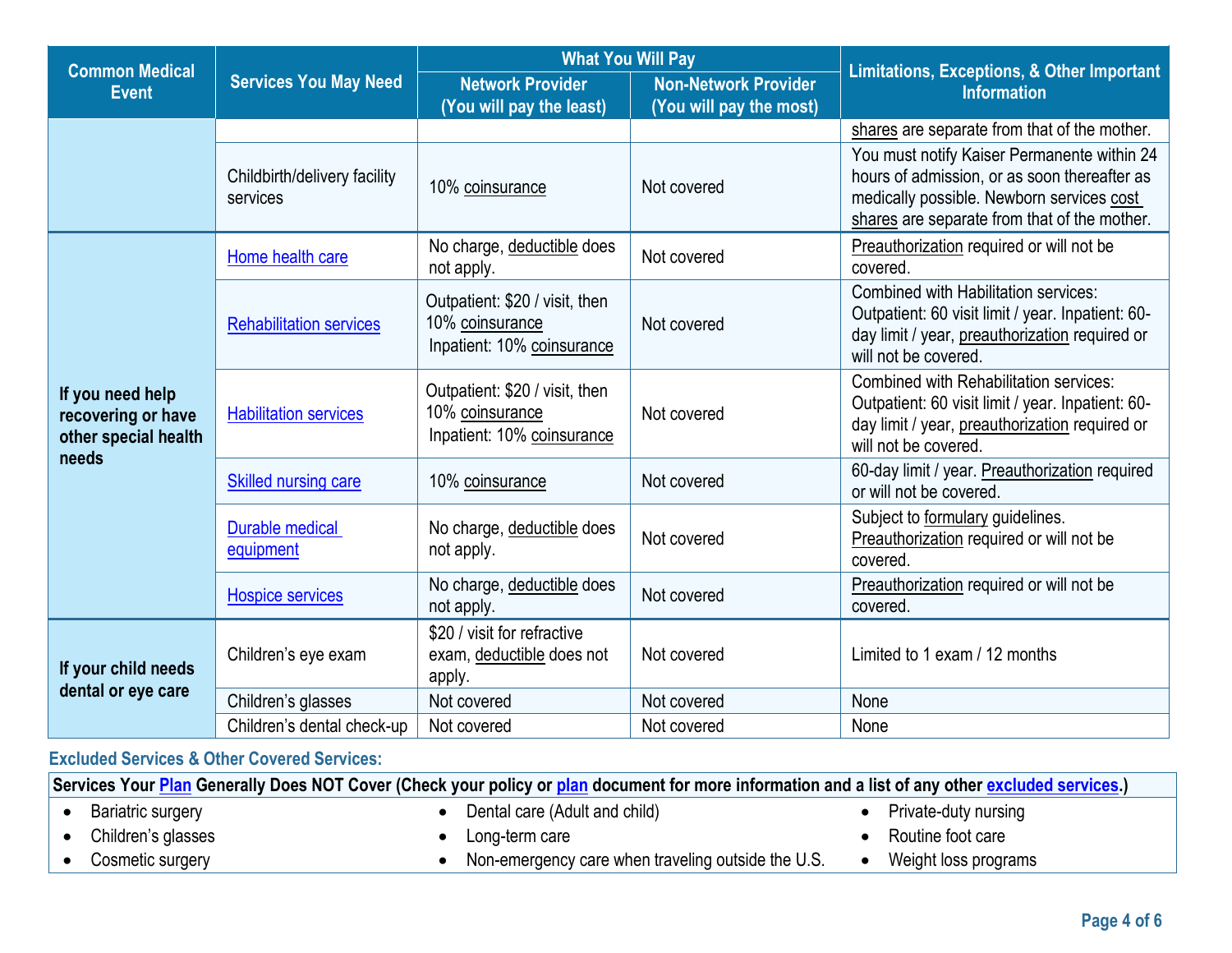|  |                                                                                                                                                                                                                                                                                                                                    |  |                                                                                                                                                                                                                                                                                                                                    | Other Covered Services (Limitations may apply to these services. This isn't a complete list. Please see your plan document.)                                                                                                                                                                                                                                                                                                                                                               |  |
|--|------------------------------------------------------------------------------------------------------------------------------------------------------------------------------------------------------------------------------------------------------------------------------------------------------------------------------------|--|------------------------------------------------------------------------------------------------------------------------------------------------------------------------------------------------------------------------------------------------------------------------------------------------------------------------------------|--------------------------------------------------------------------------------------------------------------------------------------------------------------------------------------------------------------------------------------------------------------------------------------------------------------------------------------------------------------------------------------------------------------------------------------------------------------------------------------------|--|
|  | $\mathbf{A}$ $\mathbf{A}$ $\mathbf{A}$ $\mathbf{A}$ $\mathbf{A}$ $\mathbf{A}$ $\mathbf{A}$ $\mathbf{A}$ $\mathbf{A}$ $\mathbf{A}$ $\mathbf{A}$ $\mathbf{A}$ $\mathbf{A}$ $\mathbf{A}$ $\mathbf{A}$ $\mathbf{A}$ $\mathbf{A}$ $\mathbf{A}$ $\mathbf{A}$ $\mathbf{A}$ $\mathbf{A}$ $\mathbf{A}$ $\mathbf{A}$ $\mathbf{A}$ $\mathbf{$ |  | $\mathbf{1}$ $\mathbf{1}$ $\mathbf{1}$ $\mathbf{1}$ $\mathbf{1}$ $\mathbf{1}$ $\mathbf{1}$ $\mathbf{1}$ $\mathbf{1}$ $\mathbf{1}$ $\mathbf{1}$ $\mathbf{1}$ $\mathbf{1}$ $\mathbf{1}$ $\mathbf{1}$ $\mathbf{1}$ $\mathbf{1}$ $\mathbf{1}$ $\mathbf{1}$ $\mathbf{1}$ $\mathbf{1}$ $\mathbf{1}$ $\mathbf{1}$ $\mathbf{1}$ $\mathbf{$ | $\blacksquare$ $\blacksquare$ $\blacksquare$ $\blacksquare$ $\blacksquare$ $\blacksquare$ $\blacksquare$ $\blacksquare$ $\blacksquare$ $\blacksquare$ $\blacksquare$ $\blacksquare$ $\blacksquare$ $\blacksquare$ $\blacksquare$ $\blacksquare$ $\blacksquare$ $\blacksquare$ $\blacksquare$ $\blacksquare$ $\blacksquare$ $\blacksquare$ $\blacksquare$ $\blacksquare$ $\blacksquare$ $\blacksquare$ $\blacksquare$ $\blacksquare$ $\blacksquare$ $\blacksquare$ $\blacksquare$ $\blacks$ |  |

• Acupuncture (20 visit limit / year)

• Hearing aids (\$1,500 / 36 months)

• Routine eye care (Adult)

- Chiropractic care (20 visit limit / year)
- Infertility services

**Your Rights to Continue Coverage:** There are agencies that can help if you want to continue your coverage after it ends. The contact information for those agencies is shown in the chart below. Other coverage options may be available to you, too, including buying individual insurance coverage through the Health [Insurance](https://www.healthcare.gov/sbc-glossary/#health-insurance) [Marketplace.](https://www.healthcare.gov/sbc-glossary/#marketplace) For more information about the [Marketplace,](https://www.healthcare.gov/sbc-glossary/#marketplace) visit [www.HealthCare.gov](http://www.healthcare.gov/) or call 1-800-318- 2596.

Your Grievance and Appeals Rights: There are agencies that can help if you have a complaint against you[r plan](https://www.healthcare.gov/sbc-glossary/#plan) for a denial of a [claim.](https://www.healthcare.gov/sbc-glossary/#claim) This complaint is called a [grievance](https://www.healthcare.gov/sbc-glossary/#grievance) or [appeal.](https://www.healthcare.gov/sbc-glossary/#appeal) For more information about your rights, look at the explanation of benefits you will receive for that medica[l claim.](https://www.healthcare.gov/sbc-glossary/#claim) You[r plan](https://www.healthcare.gov/sbc-glossary/#plan) documents also provide complete information on how to submit a [claim,](https://www.healthcare.gov/sbc-glossary/#claim) [appeal,](https://www.healthcare.gov/sbc-glossary/#appeal) or a [grievance](https://www.healthcare.gov/sbc-glossary/#grievance) for any reason to your [plan.](https://www.healthcare.gov/sbc-glossary/#plan) For more information about your rights, this notice, or assistance, contact the agencies in the chart below.

**Contact Information for Your Rights to Continue Coverage & Your Grievance and Appeals Rights:** 

| Kaiser Permanente Member Services                                                            | 1-888-901-4636 (TTY: 711) or <u>www.kp.org/wa</u>      |
|----------------------------------------------------------------------------------------------|--------------------------------------------------------|
| Department of Labor's Employee Benefits Security Administration                              | 1-866-444-EBSA (3272) or www.dol.gov/ebsa/healthreform |
| Department of Health & Human Services, Center for Consumer Information & Insurance Oversight | 1-877-267-2323 x61565 or www.ccijo.cms.gov.            |
| Washington Department of Insurance                                                           | 1-800-562-6900 or www.insurance.wa.gov                 |

**Does this plan provide Minimum Essential Coverage? Yes**

[Minimum Essential Coverage](https://www.healthcare.gov/sbc-glossary/#minimum-essential-coverage) generally includes [plans,](https://www.healthcare.gov/sbc-glossary/#plan) [health insurance](https://www.healthcare.gov/sbc-glossary/#health-insurance) available through the [Marketplace](https://www.healthcare.gov/sbc-glossary/#marketplace) or other individual market policies, Medicare, Medicaid, CHIP, TRICARE, and certain other coverage. If you are eligible for certain types of [Minimum Essential Coverage,](https://www.healthcare.gov/sbc-glossary/#minimum-essential-coverage) you may not be eligible for the [premium tax credit.](https://www.healthcare.gov/sbc-glossary/#premium-tax-credits)

**Does this plan meet the Minimum Value Standards? No**

If your [plan](https://www.healthcare.gov/sbc-glossary/#plan) doesn't meet the [Minimum Value Standards,](https://www.healthcare.gov/sbc-glossary/#minimum-value-standard) you may be eligible for a [premium tax](https://www.healthcare.gov/sbc-glossary/#premium-tax-credits) credit to help you pay for a plan through the [Marketplace.](https://www.healthcare.gov/sbc-glossary/#marketplace)

## **Language Access Services:**

Spanish (Español): Para obtener asistencia en Español, llame al 1-888-901-4636 (TTY: 711). Tagalog (Tagalog): Kung kailangan ninyo ang tulong sa Tagalog tumawag sa 1-888-901-4636 (TTY: 711). Chinese (中文): 如果需要中文的帮助,请拨打这个号码 1-888-901-4636 (TTY: 711). Navajo (Dine): Dinek'ehgo shika at'ohwol ninisingo, kwiijigo holne' 1-888-901-4636 (TTY: 711).

*To see examples of how this plan might cover costs for a sample medical situation, see the next section.*